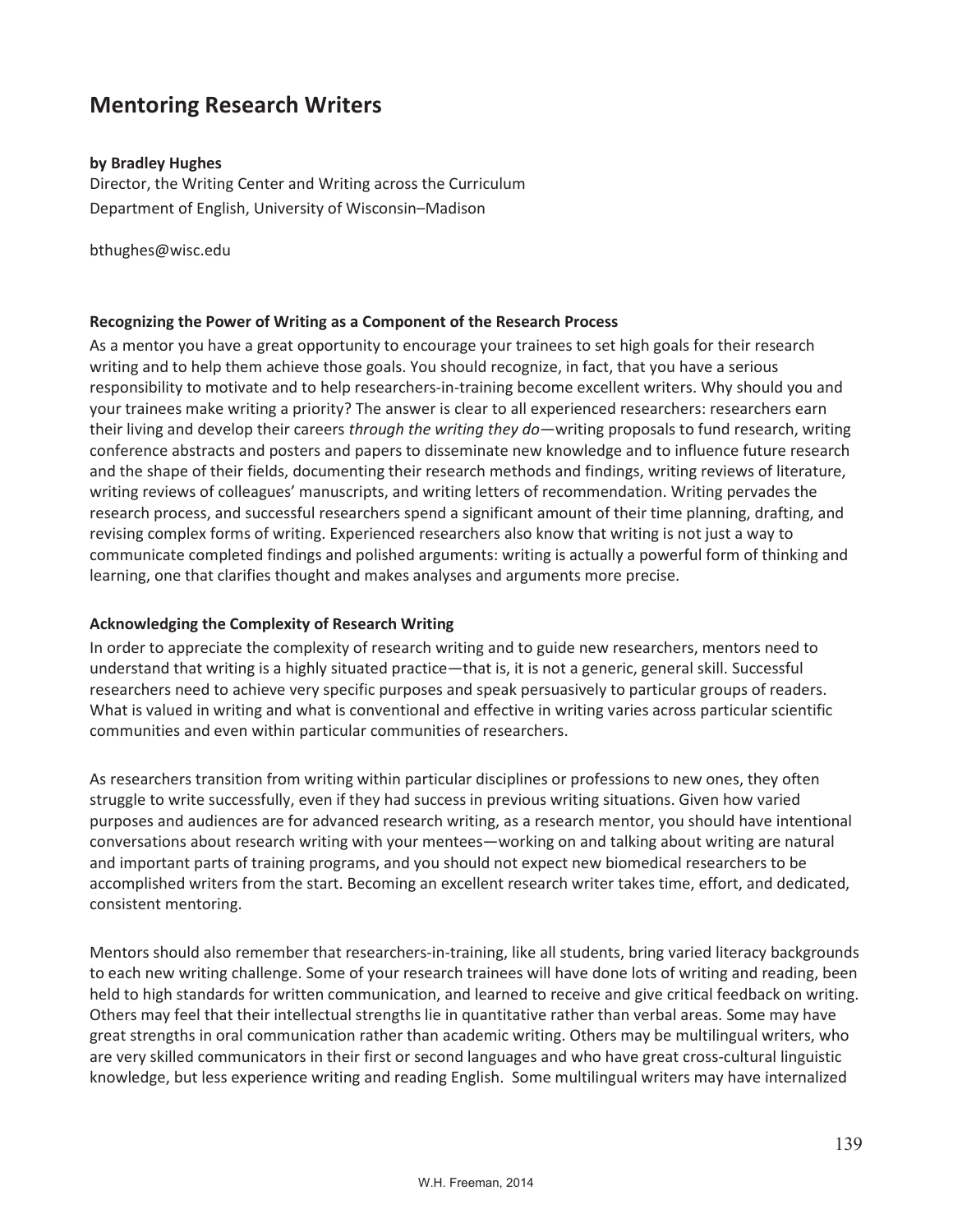organizational structures or styles for academic writing from their first language that are at odds with standard patterns in English. Still other writers may have a tenuous grasp on the subject that they are writing about, and their conceptual struggles may manifest themselves in their writing. At the same time, many researchers find writing difficult and as a consequence avoid writing, procrastinate, and eventually end up in stressful time crunches that reinforce their dislike for writing.

Given what varied experiences and strengths researchers-in-training may bring, you should ask your mentees about their previous experience and about their perceived strengths and areas for improvement. Acknowledge that research writing is always hard work, especially when researchers are learning to write in a new field or in a new genre, when they are making arguments that are more complex than they have made before, or when they're not sure what their findings mean or what is interesting or important in their findings. For these reasons, research writers need their mentors to be patient and encouraging as well as critical. And above all, mentors need to *normalize revision*; revision is a normal and crucial part of writing, not a sign that a writer has failed because she or he did not achieve perfection in an early draft. Research shows that experienced, successful writers spend a lot of time revising their work.

Writing is hard work and time-consuming for mentees. Let's face it—--helping mentees learn to become strong research writers is hard work and timeconsuming for you as a mentor. Although the recommendations that follow should make the time you spend on mentoring more successful and effective

# **Key Principles In Mentoring Writers**

- 1. Signal from the very start and reinforce frequently that excellent writing is a high priority for you, for your research group, and for all successful researchers.
- 2. Figure out what your mentees already know about research writing and find ways to help them learn what they need to learn.
- 3. Work collaboratively with your research mentees to motivate them to write every week, sometimes every day.
- 4. Talk with your mentees regularly about their writing—analyzing successful examples, planning new pieces of writing, brainstorming, kicking ideas around, discussing drafts, and planning revisions.
- 5. Schedule meetings to plan and work on drafts. Make discussions of in-progress writing in progress part of the culture and rhythm of your research group.
- 6. Give clear, specific, encouraging feedback. Start first with global concerns and then move on to more local, smaller concerns.
- 7. Be sure your feedback identifies strengths and potential as well as problems.
- 8. Honor and celebrate successful research writing within your research group.

for you and for the writers you are mentoring, there are no shortcuts. Reading drafts carefully and critically and charitably; discerning what is and what is not working well in a draft; giving clear, specific, helpful, and encouraging feedback; reading yet another draft; meeting to talk through your feedback and the writer's plan for revision—these critical tasks will always require concentration and time. But they are what every writer needs in order to learn and to improve—to become the strongest possible research writer they can be and to launch their research career.

Here are some specific strategies, drawn from research and practice, for mentors to try.

## **Before the First Draft**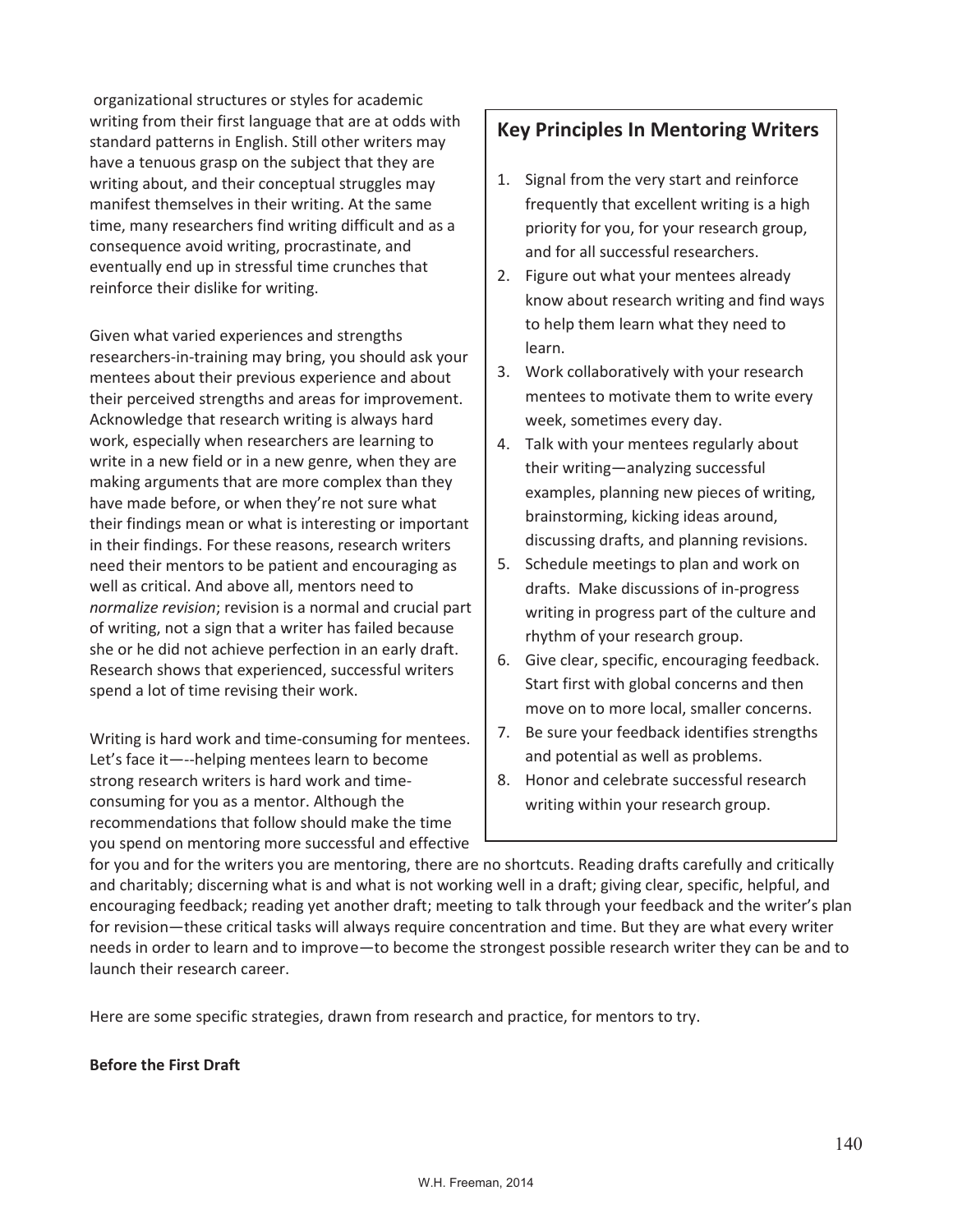**Find ways to signal that writing is crucial to research in your field and that mentoring researchers to become strong writers is a high priority for you and for your research group**. When, for example, a prospective researcher interviews with you, talk about writing and your commitment to mentoring writing. If you use some form of written expectations, such as a mentoring compact, you might consider including a section for your mentees on writing. Create a culture within your group of sharing and discussing drafts and of sharing and celebrating successful writing. In your meetings or discussions, always find time to talk about writing—even long before it is time to begin writing.

**Talk with trainees about their writing processes, and yours.** You might read and discuss writing resources, which offer valuable advice about establishing good habits for academic writing. You might also want to share some drafts of your own research writing in progress, seeking feedback from your mentees—learning to give constructive, critical feedback helps writers grow, and sharing your drafts will give you valuable feedback and model the drafting, critique, and revision process that you are trying to teach.

**Recognize that** *talk* **is a crucial part of writing.** Be sure that you are talking regularly with trainees about their writing in progress. Your mentoring discussions about research questions, methods, literature, and results are all critical for helping a newer researcher figure out how they will explain their research project in research publications, in funding proposals, in presentations, and in interviews. In discussions, ask questions that point toward future writing, such as

"How are you thinking about organizing your literature review?" "How might you phrase that as a research question?" "In your results, what's new? What's most significant?"

These kinds of questions and many others help researchers clarify their thoughts through talk and help them prepare for writing. And by your choice of questions, you are helping reinforce the key principles of scientific research and helping researchers imagine the audiences for whom they will be writing.

**Your trainees will benefit if you ask them to prepare and discuss the main information and arguments in their papers.** Researchers benefit from having to organize information in a logical outline and giving colleagues a chance to ask questions and offer advice *before* investing hours and hours in drafting sentences and paragraphs. You might ask them to prepare and discuss informally, with you and with peers, a few PowerPoint slides outlining the main information and arguments they hope to include in their paper. Another good reason to invest time upfront clarifying key ideas and arguments: if you and your mentee do *not* clarify and agree on the main points and arguments for the paper early in the process of writing, don't be surprised if your mentee is reluctant to make major changes after she or he has invested all the time that it takes to write a full draft.

**New research writers need to develop a robust understanding of the** *genres* **commonly written by researchers in their discipline.** Strong, successful research writers can take an aerial view of a document and can talk intentionally about the purpose of a particular piece of writing and about the choices authors have made about the content and organization for a given genre. Mentors should work systematically with mentees to identify and to analyze the key genres (or kinds of writing) in relevant fields or subfields, looking at what a particular kind of writing accomplishes and how it is tailored to a particular audience. For each key genre, mentors should first explore mentees' experience and understanding about that genre. As you have these discussions, you might want to ask trainees to analyze, together with you, the different kinds of articles in major journals in your field. In talking about genre, try to focus not on surface features of a genre (e.g., the citation system) but aim to develop—in yourself as a mentor and in your mentees—an ability to talk about the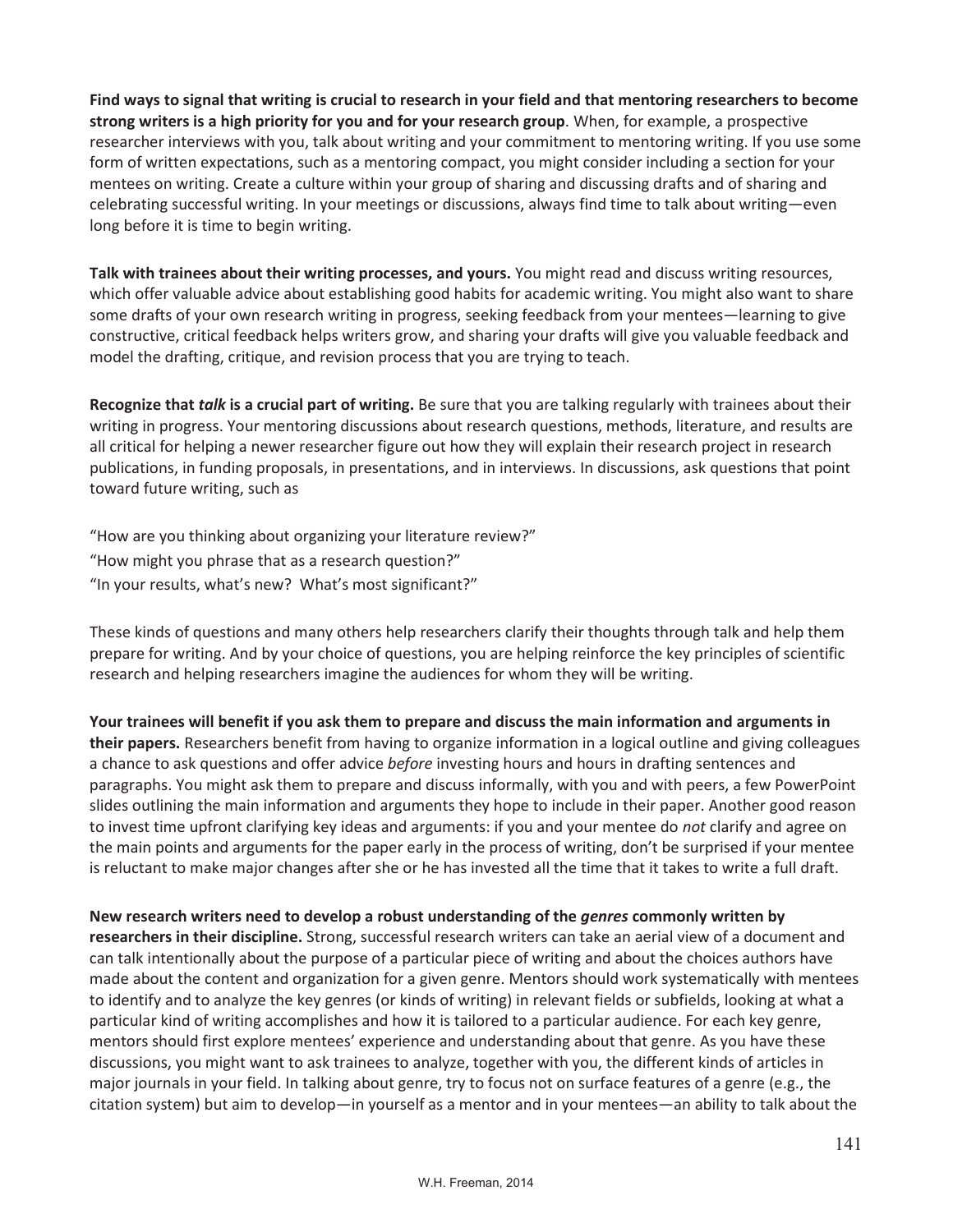rhetoric of each genre; that is, the purpose of that genre, its audience, and its persuasive elements. For example, talk systematically about which questions get answered in the introduction, in the literature review, in the methods, in the results, and in the discussion sections. How is information organized *within* a particular section (such as the results section)? How much detail do authors give? What do the authors assume about the knowledge their readers already have about the topic under study?

**Engage in "prewriting."** Before your mentee begins drafting a proposal or research report, use your conversations to help your mentee plan and do what is called "prewriting." You can use your time—and your mentee's time—wisely by doing some explicit planning of a paper before your mentee starts actually drafting sections of it. Through collaborative talk and questions, you can help an author clarify the purpose of a piece of writing, central research questions, a plan, an outline, lists of main points, and the logic of an argument. Moreover, you can capture good ideas, plans, and important language—the mentee's and yours—by writing them down often as they emerge in these conversations. Your conversation and interest and encouragement also provide crucial motivation for doing the hard work of starting a writing project. And by correcting major misconceptions at this stage, you're helping writers, rather than waiting for a writer to invest countless hours in writing a full draft that may be misguided in some fundamental ways.

**Set intermediate deadlines for portions of a draft, and insist that mentees meet those deadlines.** Less experienced research writers need to write a partial draft long before they think they are ready to write, in order to give mentors a chance to give formative feedback and in order to give mentees plenty of time to revise. Early drafts, tough but encouraging critical feedback, and lots of revisions—these are what produce strong thinking and strong scientific writing. You might consider scheduling a weekly draft discussion for all lab members, with different members scheduled to share their work each week. It is natural for busy postdocs or graduate students to fall behind with deadlines, and of course mentors should be understanding and flexible, but you are not doing your mentees a favor if you allow them to delay writing for too long. Be sure your expectations for writing are clear and that the mentee understands the consequences of falling behind in writing given the number of publications they are expected to produce while working with you.

**Ask your trainees to include a cover sheet with each draft.** Each time your mentee provides you with a draft of their writing it should be accompanied by a cover sheet, which can orient you as a reader. This cover sheet might include relevant questions, such as

- What is this draft?
- Who is the intended audience?
- How is it organized?
- **What are your main points?**
- What do you think is working well? What are you pleased with?
- What would you especially like me to focus on as I read, or what would you like my help with?

Answers to these questions can guide your reading, and you will be able to use your time more effectively and be sure to respond to the writer's needs. Learning to reflect critically on their own writing is valuable for writers as well; experienced writers can talk effectively about their writing, can offer an aerial view of a draft, and can ask readers for particular kinds of help.

### **Giving Feedback and Guiding Revisions on Drafts**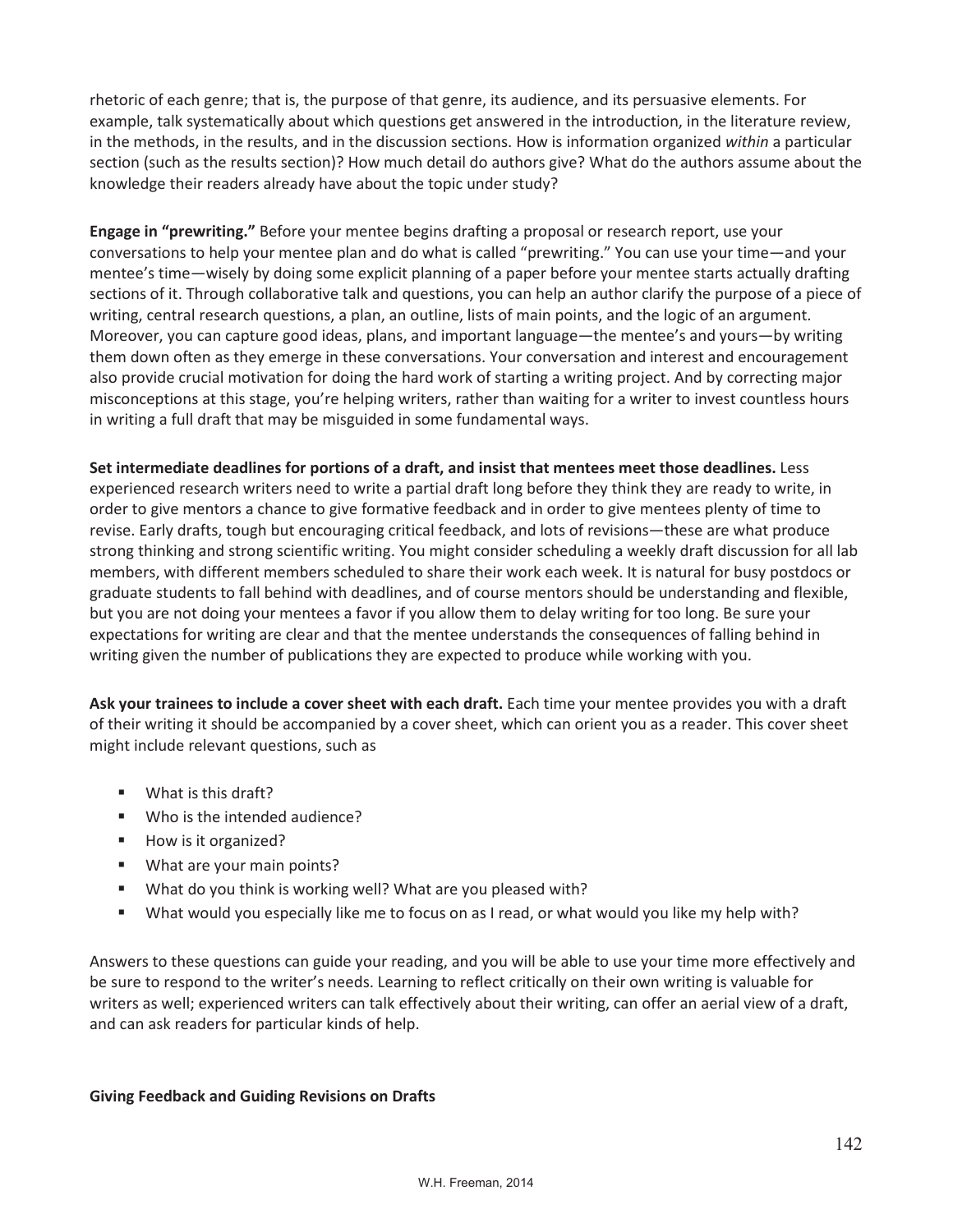**Encourage mentees to welcome criticism and advice about their writing.** Before you ever give specific feedback on a draft, find comfortable ways to ask your mentees about their experience receiving feedback on drafts and about their feelings about feedback and criticism. Talk about your own feelings about advice and criticism and encourage your mentee to welcome and consider all feedback, to ask for clarification during an in-person conversation, and to feel comfortable choosing not to accept some advice but justifying that choice. Explain that the strongest, most successful writers seek out tough, critical readers while their writing is still changeable.

**Explain your approach to feedback and contextualize your comments.** For example, if you have commented only on big ideas or the next steps you are suggesting, be sure to tell that to the writer. Otherwise, it is easy for a writer to assume that because you have not commented on something that means there are no problems with it. If you commented on local concerns only in one section but similar problems continue in other parts of the draft where you did not comment, be sure to explain this lack of feedback that so that writers do not have to guess what it means.

**Focus first on global concerns before local concerns.** In your reading, in your comments, and in your conversations with the writer, focus first on whether the big picture is working well by addressing *global, highlevel concerns* like these:

- **If** Is the central research question clear?
- Is the significance of the research clear and persuasive?
- Is the progression of ideas and arguments logical?
- Does the writer demonstrate a clear understanding of the major concepts under study?
- Does the review of literature emphasize the most important ideas?
- Are findings clearly explained and easy to grasp—in figures and graphs as well as in the text?
- **Are ideas thoroughly explained?**
- Is the discussion focused on the most important points?

Later in the process of writing and revising, when the big stuff is working pretty well, narrow your focus and the writer's to more *local concerns* like these:

- Are there effective transitions between sections?
- How can the style be improved?
- Where do sentence or word problems interfere with the writer's ability to communicate clearly?
- Are there any grammatical errors?
- How can the word choice be improved?
- Are there punctuation errors?
- Are there proofreading mistakes?

Why is it important to start our feedback with global concerns? First, it is just a matter of efficiency—you have limited time to give feedback and your trainees have limited time to revise, so there is not much point to your commenting on small edits and not much point to the writer's making small edits when the writer needs to make larger changes. Second, research shows that less experienced writers are often confused by what faculty and mentors want them to concentrate on in their writing and in their revisions. They may think, for example, that correcting semicolon mistakes or rephrasing part of a sentence is as important as clarifying the logic of